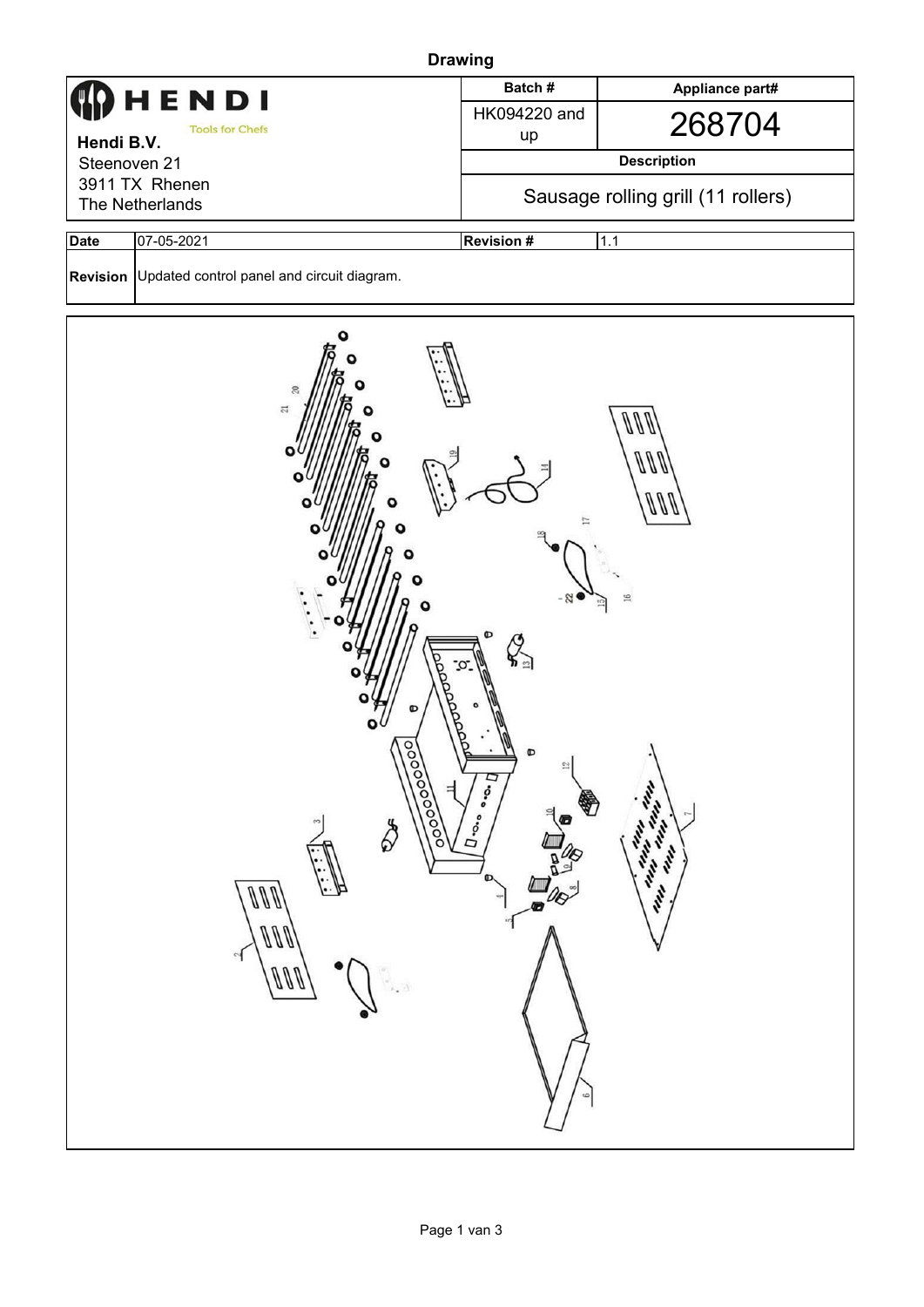**Bill of materials (BOM)**

| וווט (וויטש) פוגוויווא וויט                                                                                 |                                                     |                   |                                    |                 |                |  |  |  |  |  |
|-------------------------------------------------------------------------------------------------------------|-----------------------------------------------------|-------------------|------------------------------------|-----------------|----------------|--|--|--|--|--|
| <b>CDHENDI</b><br><b>Tools for Chefs</b><br>Hendi B.V.<br>Steenoven 21<br>3911 TX Rhenen<br>The Netherlands |                                                     |                   | Batch#                             | Appliance part# |                |  |  |  |  |  |
|                                                                                                             |                                                     |                   | HK094220 and<br>up                 | 268704          |                |  |  |  |  |  |
|                                                                                                             |                                                     |                   | <b>Description</b>                 |                 |                |  |  |  |  |  |
|                                                                                                             |                                                     |                   | Sausage rolling grill (11 rollers) |                 |                |  |  |  |  |  |
| <b>Date</b>                                                                                                 | 07-05-2021                                          | <b>Revision #</b> |                                    | 1.1             |                |  |  |  |  |  |
|                                                                                                             | Revision Updated control panel and circuit diagram. |                   |                                    |                 |                |  |  |  |  |  |
| <b>Item</b>                                                                                                 | <b>Description</b>                                  | Part#             | Quantity                           | <b>Remark</b>   | <b>Picture</b> |  |  |  |  |  |
|                                                                                                             | Ring for tube                                       | 932315            | 22                                 |                 |                |  |  |  |  |  |
| 2                                                                                                           | Side cover                                          | n/a               | 2                                  |                 |                |  |  |  |  |  |
| 3                                                                                                           | Bracket element (left)                              | n/a               |                                    |                 |                |  |  |  |  |  |
| 4                                                                                                           | Feet                                                | 932322            | 4                                  |                 |                |  |  |  |  |  |
| 5                                                                                                           | Switch                                              | 205426            | 2                                  |                 |                |  |  |  |  |  |
| 6                                                                                                           | Crumb tray                                          | 932353            |                                    |                 |                |  |  |  |  |  |
| 7                                                                                                           | Bottom cover                                        | n/a               |                                    |                 |                |  |  |  |  |  |
| 8                                                                                                           | Knob "Hendi branding"                               | 904466            | 2                                  |                 |                |  |  |  |  |  |

| n/a | -> not available        |        | nss            | -> not sold separately |  |
|-----|-------------------------|--------|----------------|------------------------|--|
|     |                         |        |                |                        |  |
|     |                         |        |                |                        |  |
| *   | Logo badge Hendi        | 955963 |                | Not shown on drawing   |  |
| 22  | Gear for clamping plate | 932476 | $\overline{2}$ |                        |  |
| 21  | Rol                     | 932469 | 11             |                        |  |
| 20  | Element                 | 932452 | 11             |                        |  |
| 19  | Bracket element (right) | n/a    |                |                        |  |
| 18  | Gear for motor          | 932445 | $\overline{2}$ |                        |  |
| 17  | Clamping plate          | 932438 | $\overline{2}$ |                        |  |
| 16  | Tension spring          | 932421 | $\overline{2}$ |                        |  |
| 15  | Drive chain             | 932407 | $\overline{2}$ |                        |  |
| 14  | Power cord              | 930038 |                |                        |  |
| 13  | Motor                   | 932285 | 2              |                        |  |
| 12  | Terminal                | n/a    |                |                        |  |
| 11  | Frame                   | n/a    |                |                        |  |
| 10  | Energy regulator        | 201121 | $\overline{2}$ |                        |  |
| 9   | Indicator light         | 930533 | $\overline{2}$ |                        |  |
| 8   | Knob "Hendi branding"   | 904466 | $\overline{2}$ |                        |  |
|     | Bottom cover            | n/a    |                |                        |  |
| 6   | Crumb tray              | 932353 |                |                        |  |
| ບ   | owituli                 | ZUJ4ZU | ∠              |                        |  |